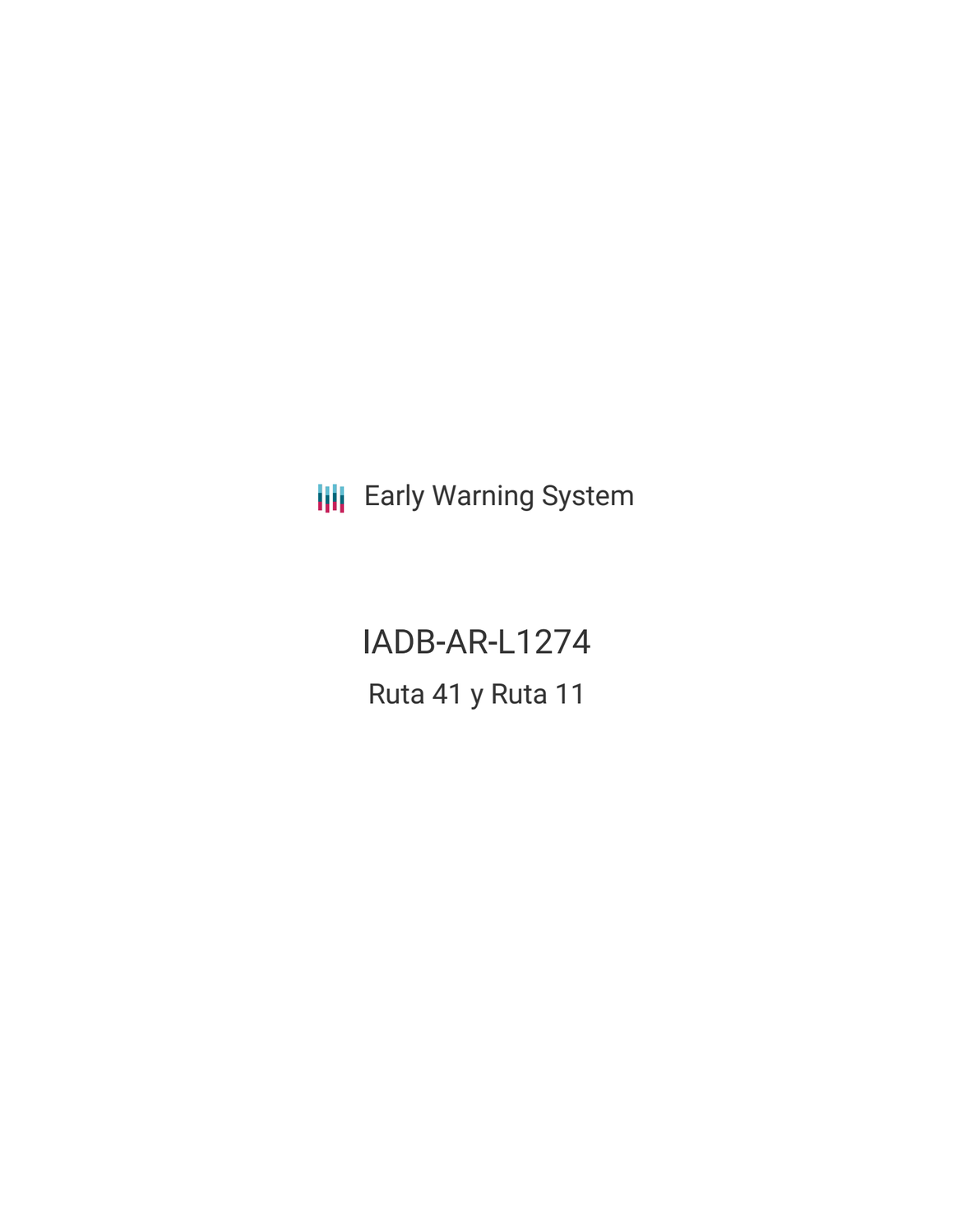## **Quick Facts**

| <b>Countries</b>               | Argentina                              |
|--------------------------------|----------------------------------------|
| <b>Specific Location</b>       | <b>Buenos Aires</b>                    |
| <b>Financial Institutions</b>  | Inter-American Development Bank (IADB) |
| <b>Status</b>                  | Proposed                               |
| <b>Bank Risk Rating</b>        | U                                      |
| <b>Borrower</b>                | Government of Argentina                |
| <b>Sectors</b>                 | Transport                              |
| <b>Investment Type(s)</b>      | Loan                                   |
| <b>Investment Amount (USD)</b> | \$200.00 million                       |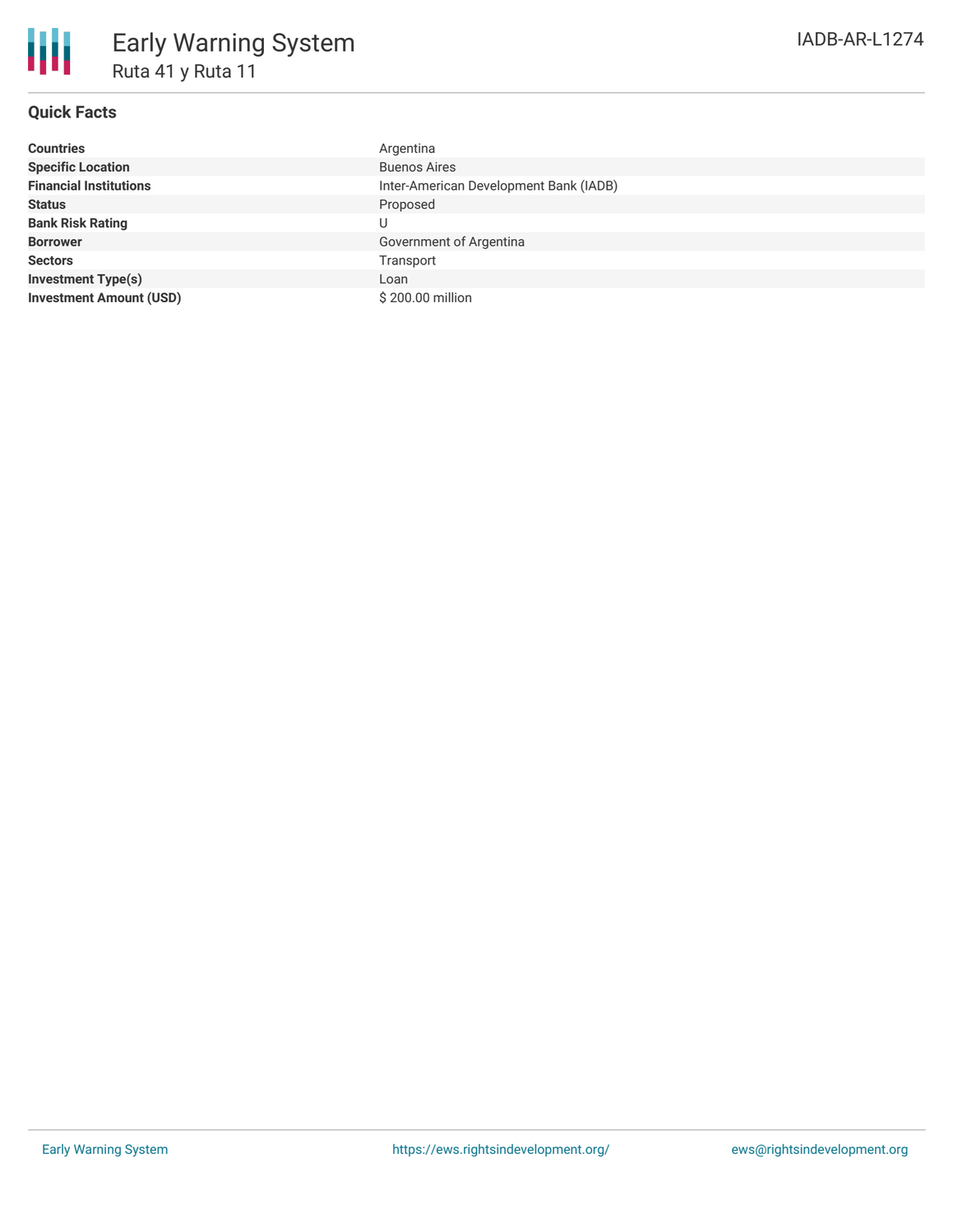

## **Project Description**

The project aims to increase capacity and transport safety in road corridors of the province of Buenos aires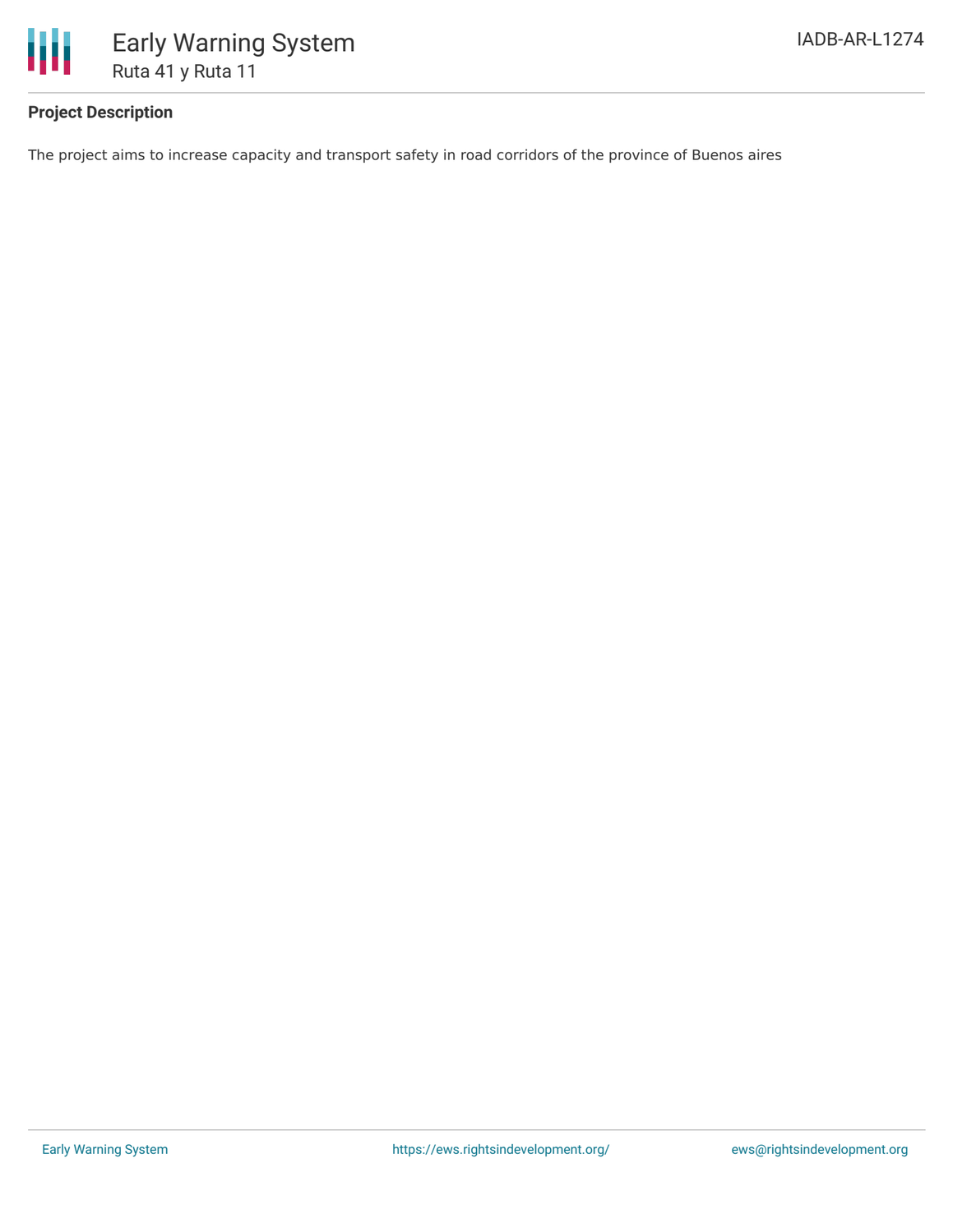## **Investment Description**

• Inter-American Development Bank (IADB)